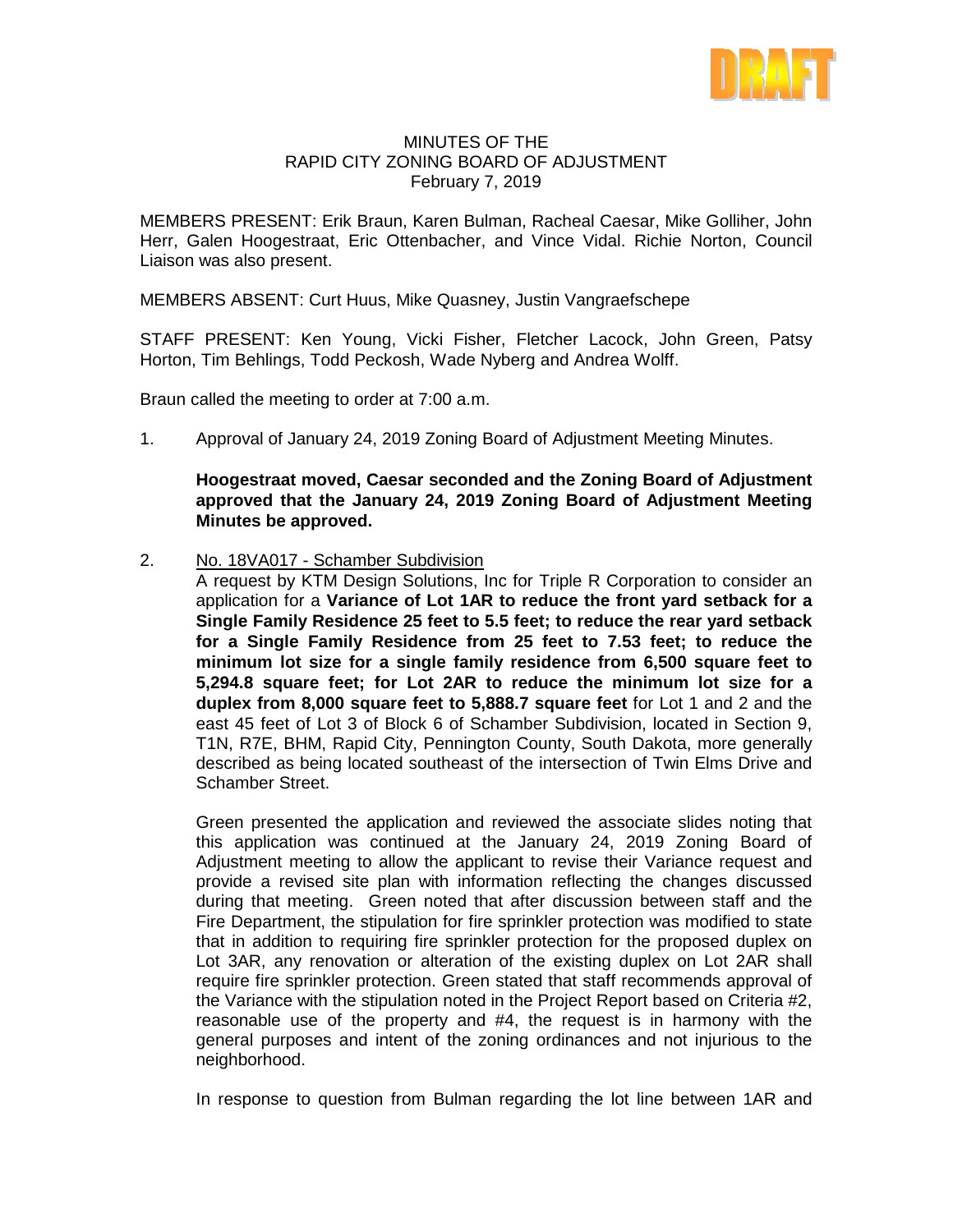

3AR, Green noted the lot line had not been moved. Bulman stated that that the removal of the structures is an improvement but that she would have liked to have seen the lot line moved.

In response to a question from Ottenbacher, Green reviewed the parking requirements and stated that the proposed plan shows they are meeting the required parking.

Jean Katus, 3729 Schamber Street, stated that her concern is the additional vehicles that the addition of a second duplex would create in an already tight area.

Mary Noble, property owner of 2021 and 2023, spoke to her concerns regarding the high number of vehicles parking along the road, which is only 20 feet wide. Nobel stated that she has had discussions with Code Enforcement, the Police Department and Ken Young, the Director of the Department of Community Development, regarding this and other issues including ADA accessibility. Noble stated that all have commented that they are unable to enforce the parking requirements. Noble noted that as a handicapped person herself, she is unable to walk in her neighborhood. Noble stated that she feels that the letter that is sent to the property owners should be identified as being from the City rather than from the applicant or agent because the recipients may not open the letters thinking it is junk mail. She spoke to the effort behind the Canyon Lake Overlay District stating that controlling the over development of the area was one of the reasons for the overlay district and that she feels this request falls within that qualification. Noble again discussed the width of the street and the high density of rental units in the area and hopes that the request is denied.

Connie Thomas, 2115  $38<sup>th</sup>$  Street, asked about the proposed duplex such as how large it would be and where it would be located on the property. She stated that she was also involved in the creation of the Canyon Lake Overlay District, which was intended to maintain the residential nature of the neighborhood. Thomas agreed that the neighborhood is quirky, but that the Variances need to be taken seriously in regards to the effects they will have on the neighborhood overall.

Jamie Fisher, 2012 Twin Elms Drive, spoke to the congestion on the roads and the parking congestion. He wondered why the lot sized needed to be made so small. He believes that the area is being over developed, creating too many rental properties.

In response to a question from Bulman regarding the lot line, Green indicated that that had not been proposed by the applicant during discussions. Bulman stated that moving the lot line would make the request cleaner and allow the existing properties more room.

Fisher spoke to the lot sizes and that the replatting as shown allows for access to the existing garage located to the back of the lot and construction of the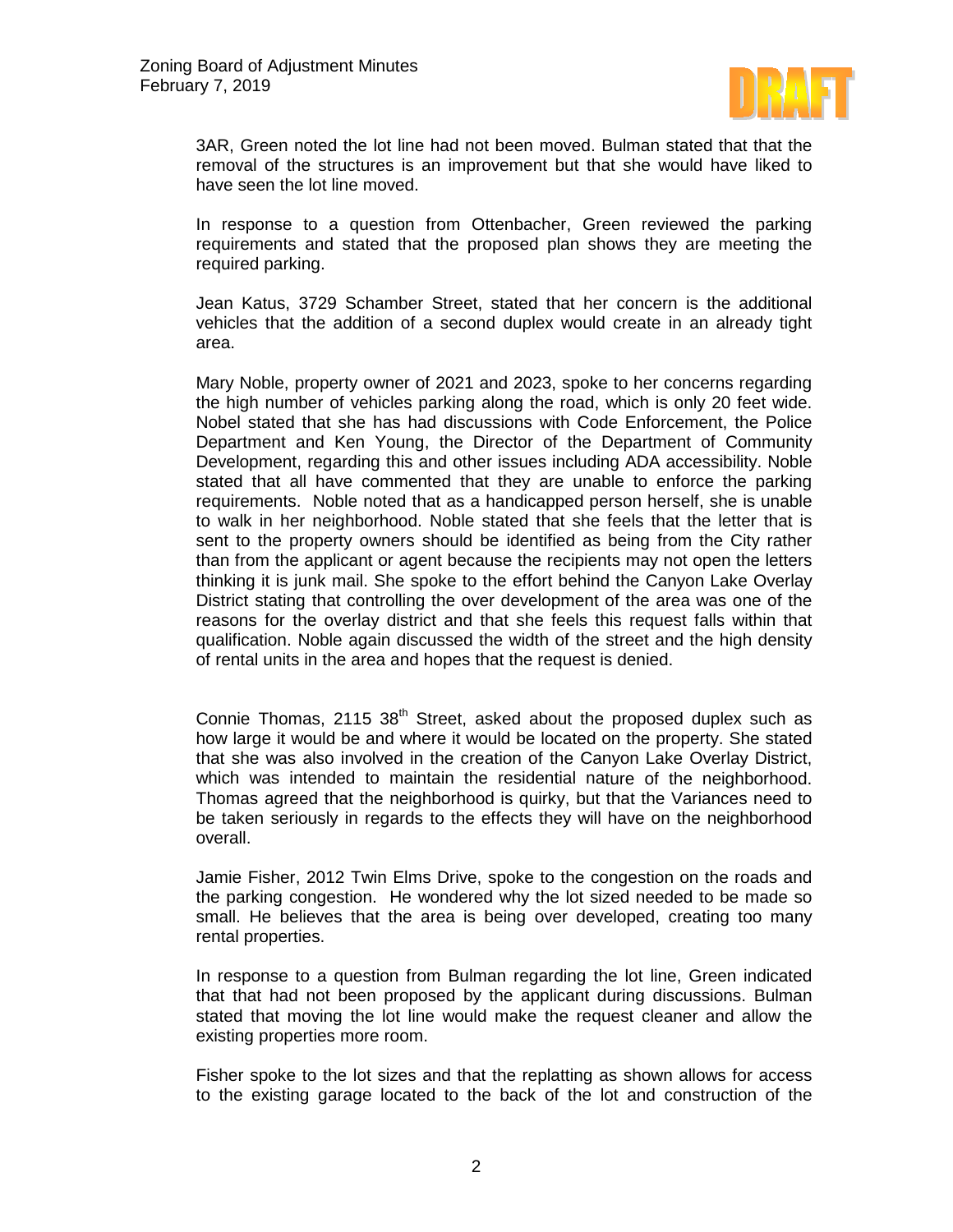

duplex without cutting off the garage. Fisher indicated that the new construction will provide the required off street parking, that sidewalks will be required with replatting and an ADA ramp will be constructed at the corner of the block at the applicant's expense.

Caesar stated that the Zoning Board of Adjustment is restricted as to what they can consider in reviewing Variances and although she feels the concerns are valid she believes that the compromises on this request are good.

Bulman requested the applicant to address the reason for the lot line placement and the parking.

Kevin Andreson, Triple R Corporation, stated the removal of structures and the placement of the lot line are to ensure there is room on the lot to allow access to and construction of a two car garage as well as the duplex structure. He states that the neighborhood has been mostly rentals for about ten years although not his rentals. He responded to the concerns that had been stated regarding parking and sidewalk access and noted that he would review his leases and include the requirement to care for sidewalks and parking.

Discussion followed regarding the existing and proposed garages.

Fisher noted that the applicant should be aware that should the proposed garage be over the accumulative total of 1500 square feet or 30 percent of the gross floor area of the residence, a Conditional Use Permit to allow an oversized garage area would be required.

Hoogestraat stated that based on the criteria for reviewing Variances he does not support the Variance stating that reasonable use is already allowed and that he feels it would be injurious to the neighborhood and he cannot support the request.

Ottenbacher stated that he has too many questions on the proposed development and feels that a cleaner more concise plan should be provided.

**Vidal moved, Caesar seconded that the Variance request to Lot 1AR to reduce the front yard setback for a Single Family Residence from 25 feet to 5.5 feet; To reduce the rear yard setback for a Single Family Residence from 25 feet to 7.53 feet.; To reduce the minimum lot size for a single family residence from 6,500 square feet to 5,294.8 square feet; for Lot 2AR To reduce the minimum lot size for a duplex from 8,000 square feet to 5,888.7 square feet be approved with stipulations; based on Criteria # 2 and #4,**

**1. Prior to approval of a Final Plat application, the applicant shall coordinate with the Rapid City Fire Department to provide fire sprinkler protection for the proposed duplex on Lot 3AR. Additionally, any renovation or alteration of the existing duplex on Lot 2AR shall require fire sprinkler protection. Motion failed (3 to 5 with Braun, Golliher, and Vidal voting yes and Bulman, Caesar, Herr, Hoogestraat, Ottenbacher voting no)**